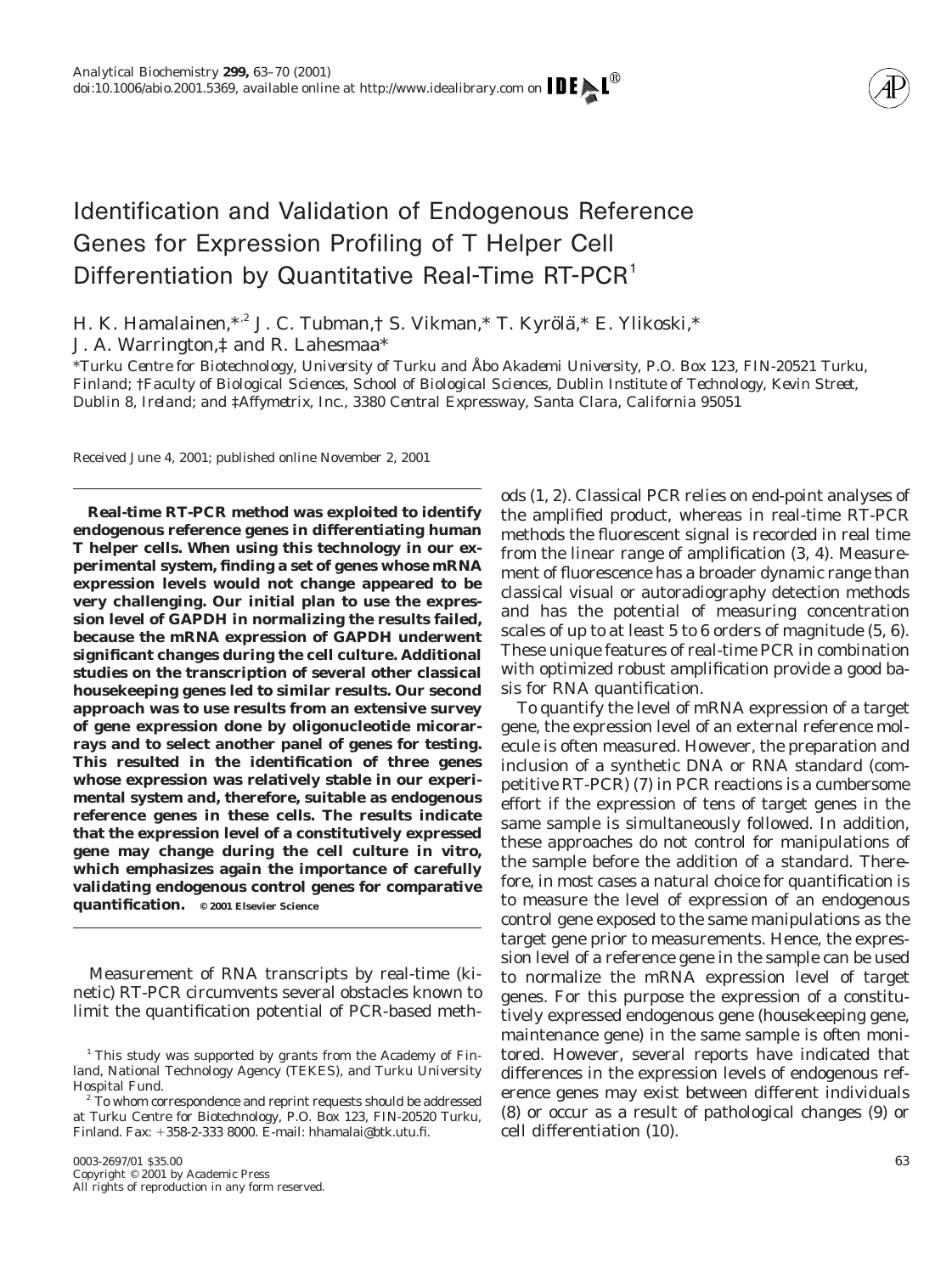Our studies aim at understanding the molecular mechanisms of T helper cell differentiation. To quantify gene expression of multiple genes during the lymphocyte differentiation process, it was necessary to find a set of genes whose expression would remain stable throughout the process. We first tested a set of commonly used housekeeping genes as endogenous genes and found out that their expression is subject to significant changes during differentiation. We then validated a new set of candidate genes that had been selected based on the results from a microarray screen of approximately 7000 human genes in adult and fetal tissues (11). Based on the microarray data a panel of genes whose expression is relatively stable in various human tissues was validated in our *in vitro* culture of T cell differentiation using real-time RT-PCR. This approach led to the discovery of new endogenous reference genes that were expressed at a relatively constant level in differentiating T cells.

## **MATERIALS AND METHODS**

## *Differentiation of CD4*<sup>1</sup> *Th1 and Th2 Cells*

Human  $CD4^+$  T helper cells were isolated from cord blood of healthy neonates essentially as described by Sornasse *et al.* (12). Cells were grown in Yssel's medium supplemented with 1% of human AB serum (Gemini Bioproducts, Woodland, CA) and 100 U/ml human recombinant IL- $2<sup>3</sup>$  (Cellular Products, U.S.A.). Cell differentiation was primed with either 2.5 ng/ml human recombinant IL-12 (R & D Systems, Minneapolis, MN) or 10 ng/ml human recombinant IL-4 (R & D Systems) for Th1 or Th2 cells, respectively. Culture medium for Th2 cells contained 10  $\mu$ g/ml human recombinant  $\alpha$ -IL-12 (R & D Systems). Initial stimulation of the cells was carried out by plating  $1.0 \times 10^6$  T cells/ml,  $0.5 \times 10^6$ /ml of irradiated CD32-B7 transfected mouse L fibroblasts (13), and 100 ng/ml PHA (Murex Diagnostics, Chatillon, France) in 24-well flatbottomed plates (Lindbro, ICN Biomedicals, Inc., U.S.A.).  $CD4^+$  T cells were harvested at 6, 24, and 48 h and isolated from the cultures using immunomagnetic purification (Dynabeads M-450 CD4, Dynal A.S., Oslo, Norway) prior to RNA isolation. The cells were fed every other day and split 3–4 days after stimulation. In these cell culture conditions T helper cells proliferated well and evaded the feeder cells rapidly from the culture. At day 7 T cells were restimulated and cultured further as described above for another 7 days (day 14 cells). Cell proliferation was monitored daily and cultures split to maintain cell density at approximately  $0.5-2 \times 10^6$  cells/ml.

## *Isolation of RNA and cDNA Synthesis*

Total RNA was isolated with the GlassMAX RNA microisolation spin cartridge system (Gibco, BRL, Life Technologies). One microgram of total RNA was treated with DNase I (Amplification Grade, Gibco, BRL, Life Technologies) and the sample was divided into two. The oligo( $dT$ )<sub>12–18</sub>-primed first-strand cDNA synthesis was carried out in a total volume of 20  $\mu$ l either with Superscript II RNase  $H^-$  reverse transcriptase  $(+RT \text{ cDNA})$  or without the enzyme  $(-RT \text{ control})$ according to the manufacturer's protocols (superscript preamplification system for first strand cDNA synthesis, Gibco, BRL, Life Technologies). A total of 0.5  $\mu$ l of cDNA was used for each TaqMan measurement.

## *Real-Time RT-PCR (TaqMan)*

TaqMan probes and primers (Table 1 and Ref. 14) were designed by using the computer software Primer Express (PE Biosystems, Foster City, CA), except for human  $\beta$ -actin, where commercially available assay reagents were used (PE Biosystems, Foster City, CA). Specificity of the PCR amplification of each primer pair was confirmed with a 4% NuSieve agarose gel (Bio-Whittaker Molecular Applications, Inc., U.S.A.). The PCR reactions were carried out using TaqMan universal PCR master mix (PE Biosystems) with 300 nM oligonucleotide primers (Gibco, BRL, Life Technologies) and 200 nM fluorogenic probe (MedProbe, Oslo, Norway). For the signal detection, ABI Prism 7700 sequence detector was programmed to an initial step of 2 min at 50°C and 10 min at 95°C, followed by 40 thermal cycles of 15 s at 95°C and 1 min at 60°C. Each measurement was carried out in duplicate and repeated.

## *Calculations*

The  $C_T$  value is defined as the number of PCR cycles required for the fluorescence signal to exceed the detection threshold value (5, 6). This threshold is set to the log linear range of the amplification curve and kept constant (0.05) for data analysis throughout the study. The correlation between the  $C<sub>T</sub>$  value and the fold difference in the concentration was determined individually for each probe and primer set. This was carried out by measuring the expression in a cDNA sample diluted two- or fourfold over the entire detection range. With the PCR efficiency of 100% the  $C<sub>T</sub>$  values of two separate genes can be compared  $(\Delta C_T)$  and the fold difference calculated from:

 $\text{Fold Difference} = 2^{|C_T 1 - C_T 2|} = 2^{| \Delta C_T |}$ 

The average standard deviation for all 12 detections used in this study and collectively for all measure-

<sup>&</sup>lt;sup>3</sup> Abbreviations used: IL, interleukin; PHA, phytohemagglutinin. ments was  $0.19$  (mean CV  $14\%$ ).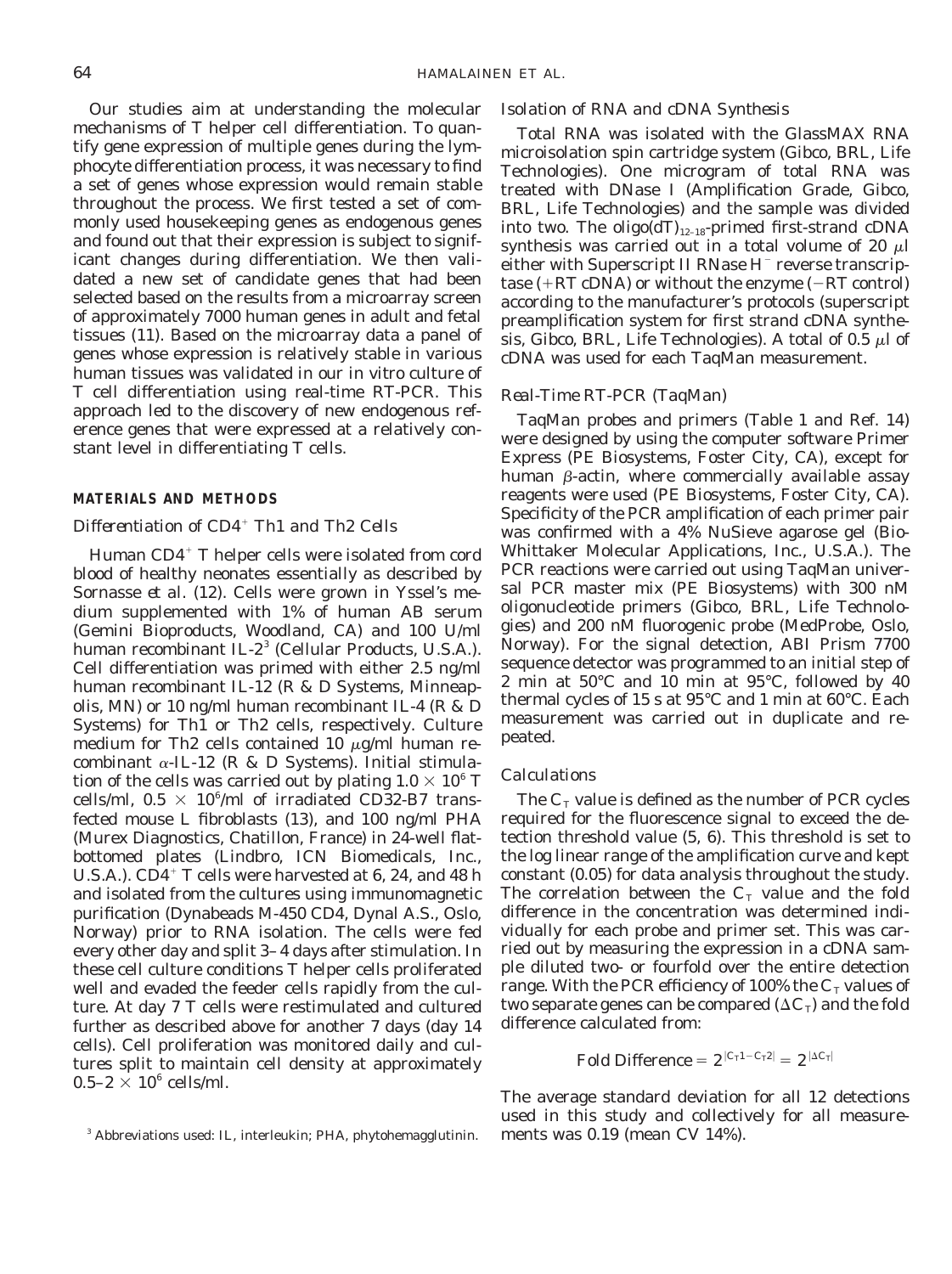## **RESULTS**

# *Criteria for the Detection Design of Endogenous Reference Genes*

When selecting the endogenous reference genes and designing their real-time RT-PCR detection, the following features were originally considered as preferential: constitutive expression during various stages of differentiation, no processed pseudogenes, known structures of intron–exon junction and low sequence variability between different individuals. We routinely treat our RNA samples with DNase I and control its success by analyzing the minus RT samples after cDNA synthesis. Therefore, a detailed knowledge of pseudogenes is not needed. However, with the current status of human sequence information the requirement of known intron–exon structures is difficult to meet. Additionally, alternative splicing of human genes is common (15) and the existence of a variety of splicing sites at the site of detection would disturb the RNA quantification. Therefore, to avoid ambiguous quantification, we selected the exons of coding sequences, if known, as sites of detection when primers and probes were designed. Some commonly used housekeeping genes (HPRT,  $\beta_2$ microglobulin) were excluded from the study, because of the suggestive evidence in the literature that their expression might be affected by the cell culture conditions used here (16, 17). The ribosomal subunits 18S and 28S were excluded mainly for two reasons: (i) oligo(dT) was used for RT priming and (ii) their expression level is very high and therefore differs from the level of expression of most of the target genes we study. In our first set of experiments we included the following *bona fide* endogenous genes: ADA (adenosine deaminase),  $\beta$ -actin, GAPDH, L32, and Rb (retinoblastoma). The second set of experiments was carried out using a panel of candidate genes whose level of expression was reported to be relatively similar in multiple human tissues (11). This panel of genes included aldolase, c-yes, EF-1- $\alpha$ , MLN51, phosphomannomutase, proteasome subunit Y, and UbcH5B.

# *Specificity and Linearity of the Real-Time RT-PCR Detection*

Specificity of the PCR amplification for each primer pair (Table 1) was analyzed on an agarose gel and confirmed to give a single amplified band of a correct size (less than 150 bp). The expression of each gene was measured in a human T lymphocyte cDNA sample, which had been serially diluted by two- or fourfold. To create a standard curve over the entire detection range, five to eight dilutions of T cell cDNA were usually required. For all 12 genes studied, the average correlation coefficient of detection was  $0.989$  (SD  $=$ 0.005, range 0.982–0.997). Furthermore, the mean

slope value  $[\log_{10}$  (cDNA dilution)] versus  $C_T$  value] for all genes tested was  $-3.644$  (SD = 0.239, range  $-4.034$ to  $-3.270$ ). The ideal detection is characterized as 100% efficient PCR (slope  $-3.3$ ); hence the average efficiency of detection for all 12 primer pairs in the present study was  $110\%$  (SD = 7%, range 99–122%).

# *Endogenous Reference Genes during T Helper Cell Differentiation*

*Panel 1: Commonly used housekeeping genes.* Realtime RT-PCR was used to measure the expression of commonly used housekeeping genes at various stages of lymphocyte differentiation. Naive  $CD4^+$  T cells were isolated from cord blood drawn from three neonates, and three sets of Th1 or Th2 cultures were established. The expression of ADA,  $\beta$ -actin, GAPDH, L32, and Rb was quantified in CD4 $^+$  T cells at time 0 and at various stages of differentiation (6 h, 1 day, 2 days, 7 days, and 14 days). The expression of other genes was compared to the expression of ADA. Among the tested genes the expression of ADA was chosen as a reference, because the  $C_T$  values of ADA exhibited the smallest change between the  $C_{\text{\tiny T}}$  values of the samples at zero and 14 days. Expression levels of the genes studied changed significantly (Fig. 1). The gene expression varied from 3.4-fold (Rb) up to 7.1-fold (GAPDH) when the expression at zero was compared to that at day 14. The maximal changes for each gene were 11.4-fold for  $\beta$ -actin (at 48 h), 17.0-fold for GAPDH (at 48 h), 5.0-fold for L32 (at 14 days), and 3.4-fold for Rb (at 14 days). With the exception of L32, the expression of  $\beta$ -actin, GAPDH, and Rb increases (inverse correlation) during the T cell differentiation. The changes in the expression for the panel 1 genes could be not accounted for by differences in the starting amount of total RNA or due to a failure of the cDNA synthesis, because in all T cell culture samples originating from different individuals a similar trend of change in the expression was consistently observed (data not shown). An independent experiment in which samples of pooled RNAs were measured gave essentially similar results (not shown).

*Panel 2: Selection of genes expressed at similar levels in various human tissues.* In the original panel of housekeeping genes tested, only ADA showed some potential to act as an endogenous reference gene. However, due to the relativity of the comparative method, relying on the expression of only one reference gene was considered unreliable. Among the other genes, none fulfilled the criteria set for a good endogenous reference gene. Therefore, another panel of genes was selected. Based on the results of a microarray screen (11), the expression of aldolase, c-yes,  $EF-1-\alpha$ , MLN51, phosphomannomutase, proteasome subunit Y, and UbcH5B among several other genes had been demonstrated to differ less than 4-fold in several human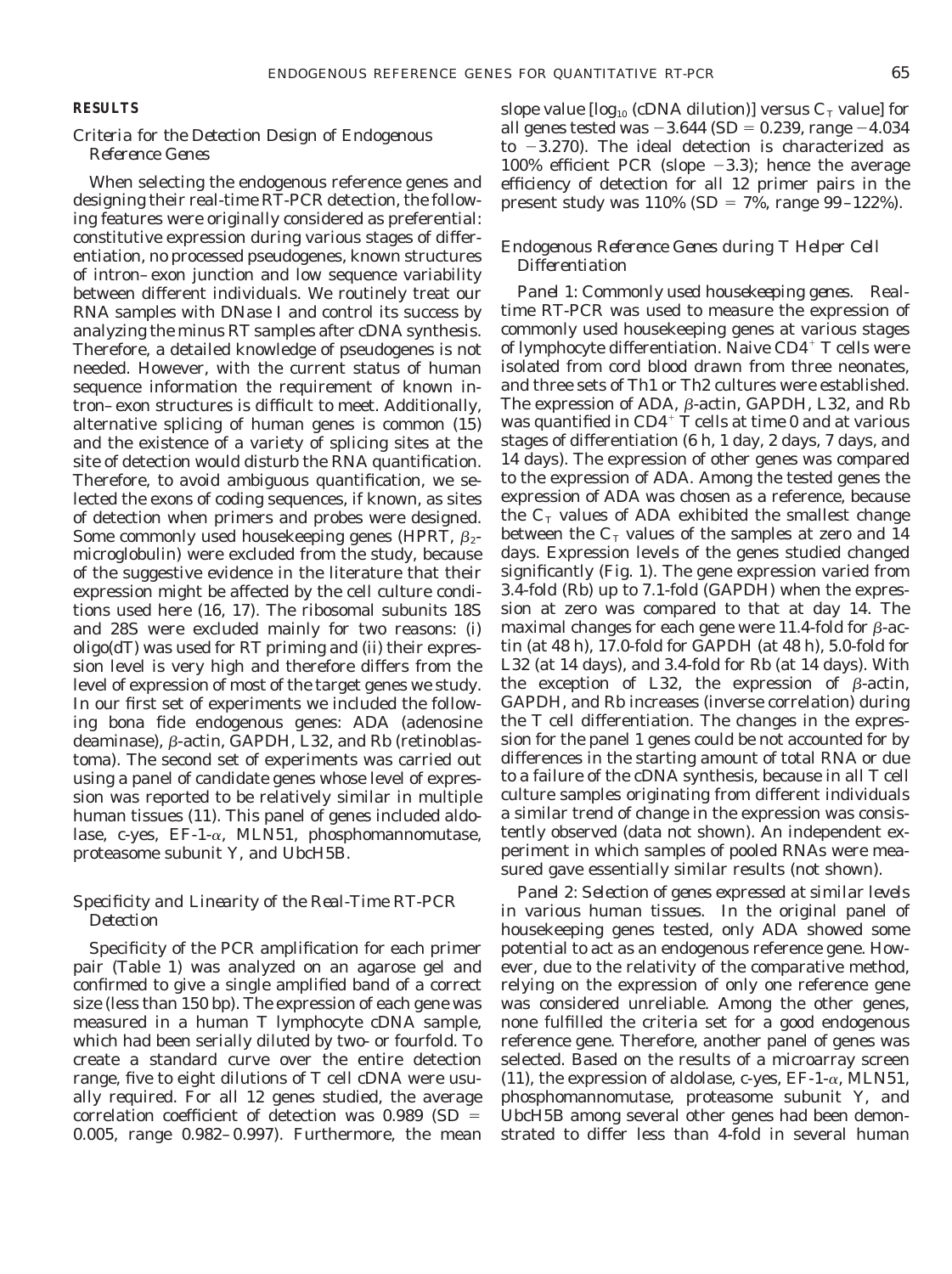#### 66 HAMALAINEN ET AL.

| <b>TABLE 1</b>                               |  |  |  |  |  |
|----------------------------------------------|--|--|--|--|--|
| TaqMan Primers and Probes Used in This Study |  |  |  |  |  |

| Gene (human)         | Accession no. | 1) 5'-(FAM)-probe-(TAMRA)-3'<br>2) 5'-primer 1-3'<br>3) $5'$ -primer $2-3'$                                                                   | Amplicon<br>size (bp) |
|----------------------|---------------|-----------------------------------------------------------------------------------------------------------------------------------------------|-----------------------|
| <b>ADA</b>           | X02994        | 1) 5'-CGGCATGGCCGCGTCACTT-3'<br>2) 5'-CCATTTCTGCACACACGTATACC-3'                                                                              | 65                    |
| Aldolase             | X12447        | 3) 5'-TGGCCAGGGCACATAATCA-3'<br>1) 5'-TTTCCATGATGGCGAGGGCTGAG-3'<br>2) 5'-TAACGGGCCAGAACATTGG-3'                                              | 80                    |
| c-yes                | M15990        | 3) 5'-TGGCGTTGTGTGCTGAAGAT-3'<br>1) 5'-TGCCGTGCCCTCAGGGCTG-3'<br>2) 5'-AGAACAAGTGGAGCGAGGATACA-3'                                             | 70                    |
| EF-1- $\alpha$       | J04617        | 3) 5'-CATCAATTCATGGAGGGATTCTG-3'<br>1) 5'-AGCGCCGGCTATGCCCCTG-3'<br>2) 5'-CTGAACCATCCAGGCCAAAT-3'                                             | 59                    |
| L32                  | X03342        | 3) 5'-GCCGTGTGGCAATCCAAT-3'<br>1) 5'-ACATGCTGCCCAGTGGCTTCCG-3'<br>2) 5'-CAACATTGGTTATGGAAGCAACA-3'                                            | 80                    |
| MLN51                | X80199        | 3) 5'-TGACGTTGTGGACCAGGAACT-3'<br>1) 5'-AGGCCTGTGGAAGCTGGTGGGC-3'<br>2) 5'-CAAGGAAGGTCGTGCTGGTT-3'                                            | 64                    |
| Phosphomannomutase   | U86070        | 3) 5'-ACCAGACCGGCCACCAT-3'<br>1) 5'-TGCAGGAAGGCGGCCACCTC-3'<br>2) 5'-CGATCTGCACTCTACTTCGTAGCT-3'                                              | 69                    |
| Proteasome subunit Y | D29012        | 3) 5'-CGGCTCGCCAGAAAATTG-3'<br>1) 5'-TGGTCCCAGTGGAAACTTCTCGGCT-3'<br>2) 5'-CAAACTGCACGGCCATGATA-3'                                            | 69                    |
| Retinoblastoma       | M15400        | 3) 5'-GAGGCATTCACTCCAGACTGG-3'<br>1) 5'-ATCTCAGGACCTTGGTGGACACTGTGT<br>2) 5'-ACCTCAAACAAGGAAGAGAAATGAG-3'                                     | 85                    |
| UbcH5B               | U39317        | 3) 5'-ACATCTGTGAGAGACAATGAATCCA-3'<br>1) 5'-TGATCTGGCACGGGACCCTCCA-3'<br>2) 5'-TGAAGAGAATCCACAAGGAATTGA-3'<br>3) 5'-CAACAGGACCTGCTGAACACTG-3' | 72                    |

*Abbreviations:* FAM, 6-carboxyfluorescein; TAMRA, 6-carboxytetramethylrhodamine.

tissues. Additionally, the expression of GAPDH was measured to control and confirm a similar trend of GAPDH expression in both sets of experiments (panel 1 and panel 2, not shown). From the second panel of candidate genes, the expression of MLN51 remained most stable throughout the T cell differentiation process; therefore, its expression was used for normalization. The expression of aldolase, c-yes,  $EF-1-\alpha$ , MLN51, phosphomannomutase, proteasome subunit Y, and UbcH5B in reference to MLN51 at various stages of T cell differentiation is presented in Fig. 2. The overall trend for aldolase, phosphomannomutase, and proteasome subunit Y expression was an increase in expression, whereas the expression of c-yes decreased. The maximal changes for each gene relative to MLN51 (no change) and the zero sample were 20.4-fold for aldolase (at 48 h and 7 days), 3.3-fold for phosphomannomutase (at day 14), 5.8-fold for proteasome subunit Y (at day 7), and 3.4-fold for c-yes (at 24 h). Most importantly, in addition to MLN51 the expression of  $EF-1-\alpha$  and UbcH5B remained relatively constant during the entire differentiation period.

# *Relative Quantification with Endogenous Reference Genes EF-1-*a*, MLN51, and UbcH5B*

The expression of  $EF-1-\alpha$ , MLN51, and UbcH5B was found to be relatively similar in naive T cells and in T cells differentiated to Th1 or Th2 cells *in vitro* for various periods of time. Moreover, these genes were expressed at similar levels independent of the donor both in Th1 and Th2 cells (data not shown). The standard curves for EF-1- $\alpha$  ( $y = -3.270x + 21.55$ ), MLN51  $(y = -3.849x + 30.67)$ , and UbcH5B ( $y =$  $-3.732x + 26.07$  are almost parallel (Fig. 3). However, PCR detection efficiency for  $EF-1-\alpha$ , MLN51, and UbcH5B differs from the 100% theoretical efficacy by  $-1$ , 17, and 13%, respectively. How does the difference in the PCR detection influence the quantification of gene expression? For example, if the difference in the PCR detection efficiency is 10% on average, it means that the expression of a target gene in any two samples equally normalized to a given reference gene can be quantitatively compared within a 2-fold accuracy as long as their  $C_T$  values do not differ by more than 10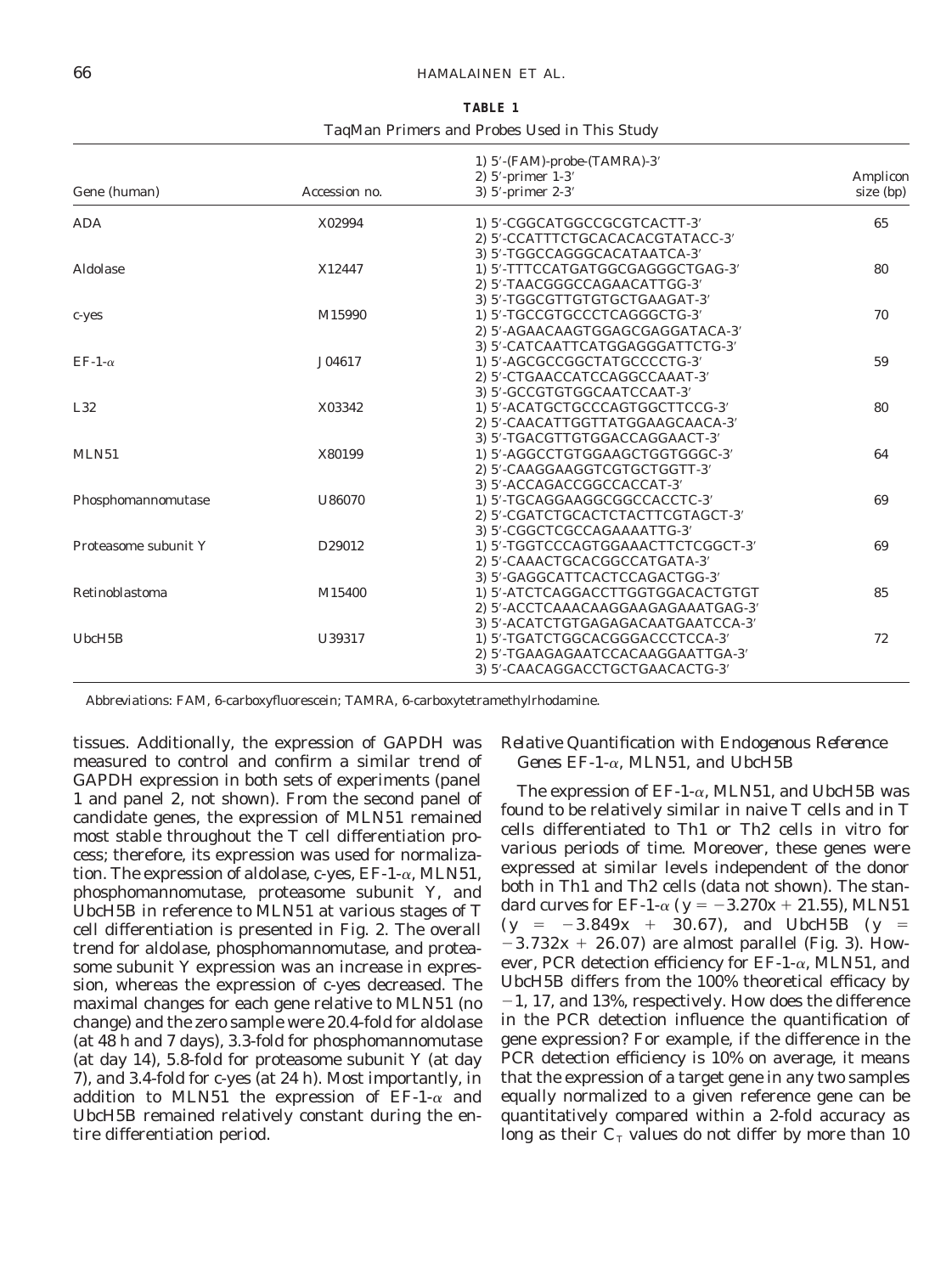

**FIG. 1.** Expression of housekeeping genes at various stages of T cell differentiation relative to ADA (adenosine deaminase). Changes in the  $\Delta C_{\rm T}$  values in the course of the T cell differentiation are shown for  $\beta$ -actin ( $\bullet$ ), GAPDH ( $\times$ ), L32 ( $\bullet$ ) and Rb (retinoblastoma,  $\blacksquare$ ). Expression for each gene was measured at time zero, 6 h, 1 day, 2 day, 7 day, and 14 day of cell culture. Each data point measured individually from cultured T cell samples represents a mean of  $\Delta C_T$  values from three Th1 and three Th2 cell cultures derived from different individuals. In both Th1 and Th2 cell cultures similar trends of gene expression were observed. For each  $\Delta C_{\rm T}$  value the average range is marked (bar).

PCR cycles (Table 2). The suggested limit of 10 PCR cycles (with the error of 10%) for  $C<sub>T</sub>$  values translates to a difference of 1024-fold in the concentration of the target transcript. Such a difference in the concentration of a target gene expression between two separate samples is relatively rare, at least within our experimental settings with cultured T cells to date (see also www.HuGeIndex.org). Moreover, at least to some degree an error that indicates an increase in PCR efficiency might result from the manual pipetting of sequential dilutions, an error that in fact does not take place when actual (undiluted) samples are measured.

For routine expression profiling of  $CD4^+$  T cells cultured in conditions that mimic Th1 or Th2 cell differentiation, the measurement of even one of the endogenous reference genes might be satisfactory. However, it seems reasonable to suggest that under other experimental manipulations the expression of all three could be measured and their mean  $C_T$  values used for normalization. The formula for normalization would then be expressed as  $\Delta C_{\text{T}} = C_{\text{T(target)}} - C_{\text{T(mean of EF-1-α, MLN51, and}}$ UbcH5B).

## **DISCUSSION**

Recent advances in molecular genetic technologies include development of RT-PCR methods as well as new approaches for large-scale expression profiling with high-density microarrays (6, 18, 19). While a mi-



**FIG. 2.** Expression of endogenous reference candidate genes at various stages of T cell differentiation relative to MLN51. Changes in the  $\Delta C_T$  values in the course of the T cell differentiation are shown for aldolase ( $\blacksquare$ ), c-yes ( $\blacksquare$ ), EF-1- $\alpha$  ( $\diamond$ ), phosphomannomutase ( $\blacklozenge$ ), proteasome subunit Y  $(\square)$ , and UbcH5B ( $\triangle$ ). Expression for each gene was measured at time zero, 6 h, 1 day, 2 day, 7 day, and 14 day of cell culture. The curve marked with squares represents the expression of aldolase, curve with circles expression of c-yes, with open diamonds  $EF-1-\alpha$ , with diamonds phosphomannomutase, with open squares proteasome subunit Y, and with triangles UbcH5B. Each value measured individually from cultured T cell samples represents a mean of  $\Delta C_T$  values from three Th1 and three Th2 cell cultures derived from different individuals. In both Th1 and Th2 cell cultures similar trends of gene expression were observed. For each  $\Delta C_{\text{T}}$  value the average range is marked (bar).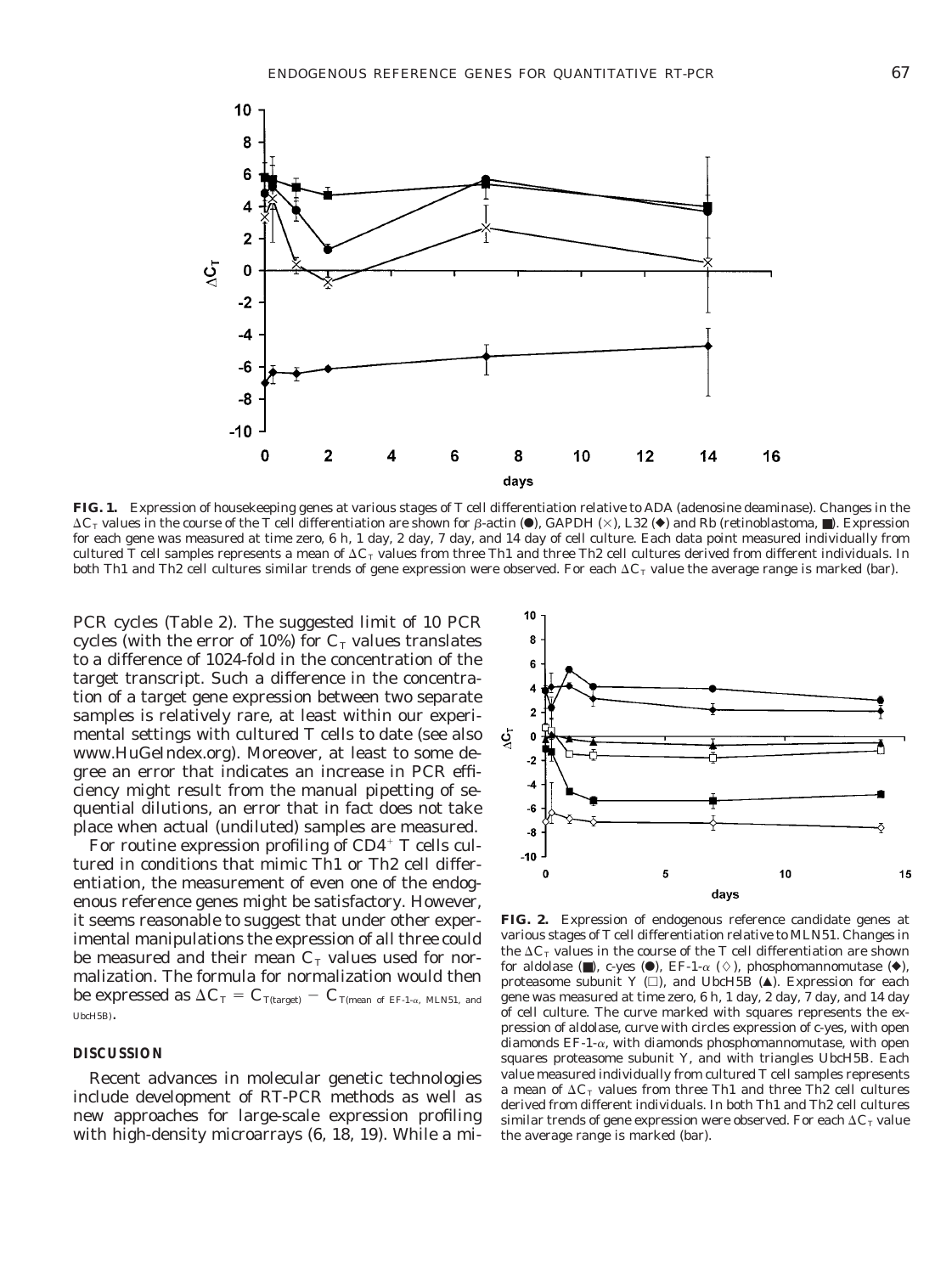

**FIG. 3.** Comparison of the standard curves for endogenous reference genes  $EF-1-\alpha$ , MLN51, and UbcH5B. The standard curves were created by measuring the expression in a series of dilutions of T cell cDNA with real-time RT-PCR. To illustrate parallelism, a linear regression curve of dilutions up to  $10<sup>3</sup>$ -fold is shown. The curves for EF-1- $\alpha$  ( $y = -3.270x + 21.55$ ), MLN51 ( $y = -3.849x + 30.67$ ), and UbcH5B ( $y = -3.732x + 26.07$ ) are presented. For each curve y denotes for the  $C_T$  value and *x* for the log<sub>10</sub> (dilution).

croarray analysis can simultaneously detect and compare the expression of thousands of genes, real-time (kinetic) RT-PCR can easily be adopted for subsequent confirmatory and follow-up studies.

To quantitatively measure changes at the RNA level with RT-PCR methods, the RNA first needs to be isolated and converted into cDNA. Due to the manipulations, separate measurements of the expression level of an internal control gene in the same sample is often a prerequisite for RNA quantification. In practice, however, the expression level of a reference gene (housekeeping/maintenance) may vary. This concern was also raised in our studies when temporal changes in the expression levels of genes in human  $CD4^+$  T cells were to be studied. We first selected a panel of commonly used housekeeping genes and studied the expression of ADA,  $\beta$ -actin, GAPDH, L32, and Rb in differentiating  $CD4^{\dagger}$  T cells. The expression level for commonly used housekeeping genes studied did change and this was most pronounced with  $\beta$ -actin (up to 11.4-fold) and GAPDH (up to 17.0-fold). The results indicated that none of the tested genes could act as a proper endogenous reference gene.

Oligonucleotide microarrays were used to study the average transcript levels of housekeeping genes (maintenance genes) in several human fetal and adult tissues (11). In a study of  $\sim$ 7000 genes screened with mRNA extracted from eleven tissues from multiple individuals, 47 transcripts were identified that had

average expression levels that were within fourfold in each tissue. Taking these results as a starting point, we studied the expression of a new set of candidate genes in naive and differentiating T cells. Among the selected 7 genes, we discovered 3 genes with the desired stability ( $\leq$  2-fold change) in their expression throughout the differentiation process. In other words, the expression of these genes was relatively stable when freshly isolated naive cells and samples from the *in vitro* activated T cells were compared.

In addition to the requirement of a stable expression for a reference gene, the overall accuracy of the detection is also an essential determinant of quantification. Moreover, as several large-scale microarray studies have already indicated, the amplitude of the vast majority of changes at the transcriptional level is small  $(\leq 2$ - to 4-fold) (20–31). This further emphasizes the importance of appropriate methods with quantitative capacity. The real-time RT-PCR detection, which occurs in the linear range of the PCR, leads to very accurate and reproducible measurements of the target molecules (5). Additionally, the dynamic range of at least 5 to 6 orders of magnitude ensures a very broad quantification potential. In several recent papers, the accuracy and reproducibility of the real-time RT-PCR detection has been validated (32–37). In all studies, both intraassay and interassay variability of real-time detection has been generally low (4–24%). This level of reproducibility has also been confirmed in our study and repeatedly observed in our other real-time detection measurements with similar principles of detection design.

Only one paper was identified comparing quantification with real-time RT-PCR (TaqMan) by multiple methods including the use of an absolute standard curve, relative standard curve, or a comparative  $(\Delta C_T)$ method (35). That study found the performance of all three to be equivalent. Accuracy of the real-time detection together with near 100% efficiency of PCR for both a target and the reference gene has several outcomes that make the comparative real-time RT-PCR method even more compelling. Namely, when the  $\Delta C_{\text{T}}$  value truly reflects the target transcript concentration of the

|--|--|

Calculated Error in Real-Time RT-PCR with Varying Sample Concentrations

| Fold<br>dilution | PCR efficiency<br>of 100%<br>(theoretical $C_{\rm T}$ ) | PCR efficiency<br>of 110%<br>(calculated $C_{\rm T}$ ) | Fold error<br>$(2^{\Delta C}T)$ |
|------------------|---------------------------------------------------------|--------------------------------------------------------|---------------------------------|
| Undiluted        | 25.00                                                   | 25.00                                                  | <b>None</b>                     |
| 10               | 28.63                                                   | 28.30                                                  | 1.3                             |
| 10 <sup>2</sup>  | 32.26                                                   | 31.60                                                  | $1.6\,$                         |
| 10 <sup>3</sup>  | 35.86                                                   | 34.90                                                  | 1.9                             |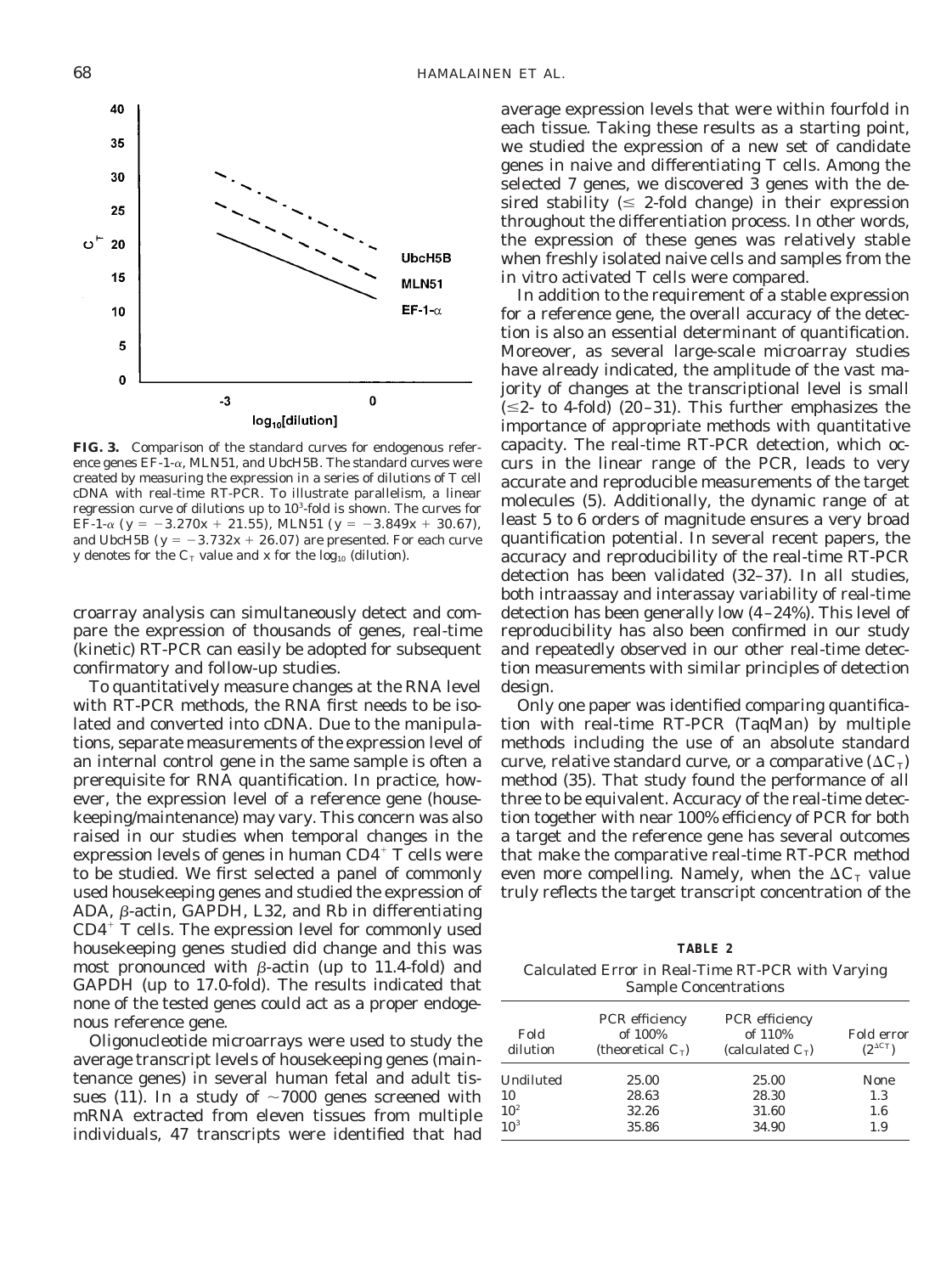sample, consequently, in repeated measurements, it is not necessary to occupy every run with a standard curve. Also in case the overall cDNA synthesis is not as robust as desired, the comparative quantification method and the use of  $\Delta C$ <sub>T</sub> values would bypass the problem, assuming that both the target and the reference gene in the sample during synthesis are equally well transcribed. For comparative quantitative RT-PCR, factors like the purity and the integrity of the RNA sample must be considered. However, in our case the samples used for our comparative expression profiling represent an extensively purified subpopulation of hematopoietic cells and are probably less prone to such variation.

Transcription of the classical housekeeping genes appears to be subject to regulatory factors that have not been recognized. The cells in our experimental culture conditions are exposed to cytokines immediately after isolation and additionally induced to proliferate. We found that selecting an endogenous reference gene among the classical housekeeping genes can result in faulty interpretations of the research data. Nonetheless, based on extensive screening, it was possible to find a set of genes whose expression remained stable throughout the differentiation. Without validation, the quantitative interpretation of expression profiling information can be misleading or ambiguous. All approaches generate candidate lists that include false positives and false negatives. Using multiple quantitative methods in carefully controlled studies aids in filtering out the candidates that may be the result of experimental artifacts.

Although it is clear that the results presented here cannot directly be extrapolated to other cell types, we believe that the study illustrates the benefits of largescale technologies when searching for new endogenous reference genes for comparative quantification. The combination of microarray analysis and real-time RNA detection methods provides a powerful approach for quantifying gene activity.

#### **ACKNOWLEDGMENTS**

We thank Marju Niskala and Paula Suominen for technical assistance and Ilana Saarikko for mathematical advice.

#### **REFERENCES**

- 1. Ferre, F. (1992) Quantitative or semi-quantitative PCR: Reality versus myth. *PCR Methods Appl.* **2,** 1–9.
- 2. Freeman, W. M., Walker, S. J., and Vrana, K. E. (1999) Quantitative RT-PCR: Pitfalls and potential. *Biotechniques.* **26,** 112– 122, 124–125.
- 3. Higuchi, R., Dollinger, G., Walsh, P. S., and Griffith, R. (1992) Simultaneous amplification and detection of specific DNA sequences. *Biotechnology (N. Y.)* **10,** 413–417.
- 4. Higuchi, R., Fockler, C., Dollinger, G., and Watson, R. (1993) Kinetic PCR analysis: Real-time monitoring of DNA amplification reactions. *Biotechnology (N. Y.)* **11,** 1026–1030.
- 5. Heid, C. A., Stevens, J., Livak, K. J., and Williams, P. M. (1996) Real time quantitative PCR. *Genome Res.* **6,** 986–994.
- 6. Gibson, U. E., Heid, C. A., and Williams, P. M. (1996) A novel method for real time quantitative RT-PCR. *Genome Res.* **6,** 995– 1001.
- 7. Gilliland, G., Perrin, S., Blanchard, K., and Bunn, H. F. (1990) Analysis of cytokine mRNA and DNA: Detection and quantitation by competitive polymerase chain reaction. *Proc. Natl. Acad. Sci. USA* **87,** 2725–2729.
- 8. de Leeuw, W. J., Slagboom, P. E., and Vijg, J. (1989) Quantitative comparison of mRNA levels in mammalian tissues: 28S ribosomal RNA level as an accurate internal control. *Nucleic Acids Res.* **17,** 10137–10138.
- 9. Bhatia, P., Taylor, W. R., Greenberg, A. H., and Wright, J. A. (1994) Comparison of glyceraldehyde-3-phosphate dehydrogenase and 28S-ribosomal RNA gene expression as RNA loading controls for northern blot analysis of cell lines of varying malignant potential. *Anal. Biochem.* **216,** 223–226.
- 10. Shimokawa, T., Kato, M., Ezaki, O., and Hashimoto, S. (1998) Transcriptional regulation of muscle-specific genes during myoblast differentiation. *Biochem. Biophys. Res. Commun.* **246,** 287– 292.
- 11. Warrington, J. A., Nair, A., Mahadevappa, M., and Tsyganskaya, M. (2000) Comparison of human adult and fetal expression and identification of 535 housekeeping/maintenance genes. *Physiol. Genomics.* **2,** 143–147.
- 12. Sornasse, T., Larenas, P. V., Davis, K. A., de Vries, J. E., and Yssel, H. (1996) Differentiation and stability of T helper 1 and 2 cells derived from naive human neonatal  $CD4+T$  cells, analyzed at the single-cell level. *J. Exp. Med.* **184,** 473–483.
- 13. Yang, L. P., Byun, D. G., Demeure, C. E., Vezzio, N., and Delespesse, G. (1995) Default development of cloned human naive CD4 T cells into interleukin-4- and interleukin-5-producing effector cells. *Eur. J. Immunol.* **25,** 3517–3520.
- 14. Hamalainen, H., Meissner, S., and Lahesmaa, R. (2000) Signaling lymphocytic activation molecule (SLAM) is differentially expressed in human Th1 and Th2 cells. *J. Immunol. Methods.* **242,**  $9 - 19.$
- 15. Mironov, A. A., Fickett, J. W., and Gelfand, M. S. (1999) Frequent alternative splicing of human genes. *Genome Res.* **9,** 1288–1293.
- 16. Steen, A. M., Luthman, H., Hellgren, D., and Lambert, B. (1990) Levels of hypoxanthine phosphoribosyltransferase RNA in human cells. *Exp. Cell Res.* **186,** 236–244.
- 17. Neumann, H., Schmidt, H., Cavalie, A., Jenne, D., and Wekerle, H. (1997) Major histocompatibility complex (MHC) class I gene expression in single neurons of the central nervous system: Differential regulation by interferon (IFN)-gamma and tumor necrosis factor (TNF)-alpha. *J. Exp. Med.* **185,** 305–316.
- 18. Duggan, D. J., Bittner, M., Chen, Y., Meltzer, P., and Trent, J. M. (1999) Expression profiling using cDNA microarrays. *Nature Genet.* **21,** 10–14.
- 19. Lockhart, D. J., and Winzeler, E. A. (2000) Genomics, gene expression and DNA arrays. *Nature* **405,** 827–836.
- 20. Zhu, H., Cong, J. P., Mamtora, G., Gingeras, T., and Shenk, T. (1998) Cellular gene expression altered by human cytomegalovirus: Global monitoring with oligonucleotide arrays. *Proc. Natl. Acad. Sci. USA* **95,** 14470–14475.
- 21. Der, S. D., Zhou, A., Williams, B. R., and Silverman, R. H. (1998) Identification of genes differentially regulated by interferon alpha, beta, or gamma using oligonucleotide arrays. *Proc. Natl. Acad. Sci. USA* **95,** 15623–15628.
- 22. Amundson, S. A., Bittner, M., Chen, Y., Trent, J., Meltzer, P., and Fornace, A. J., Jr. (1999) Fluorescent cDNA microarray